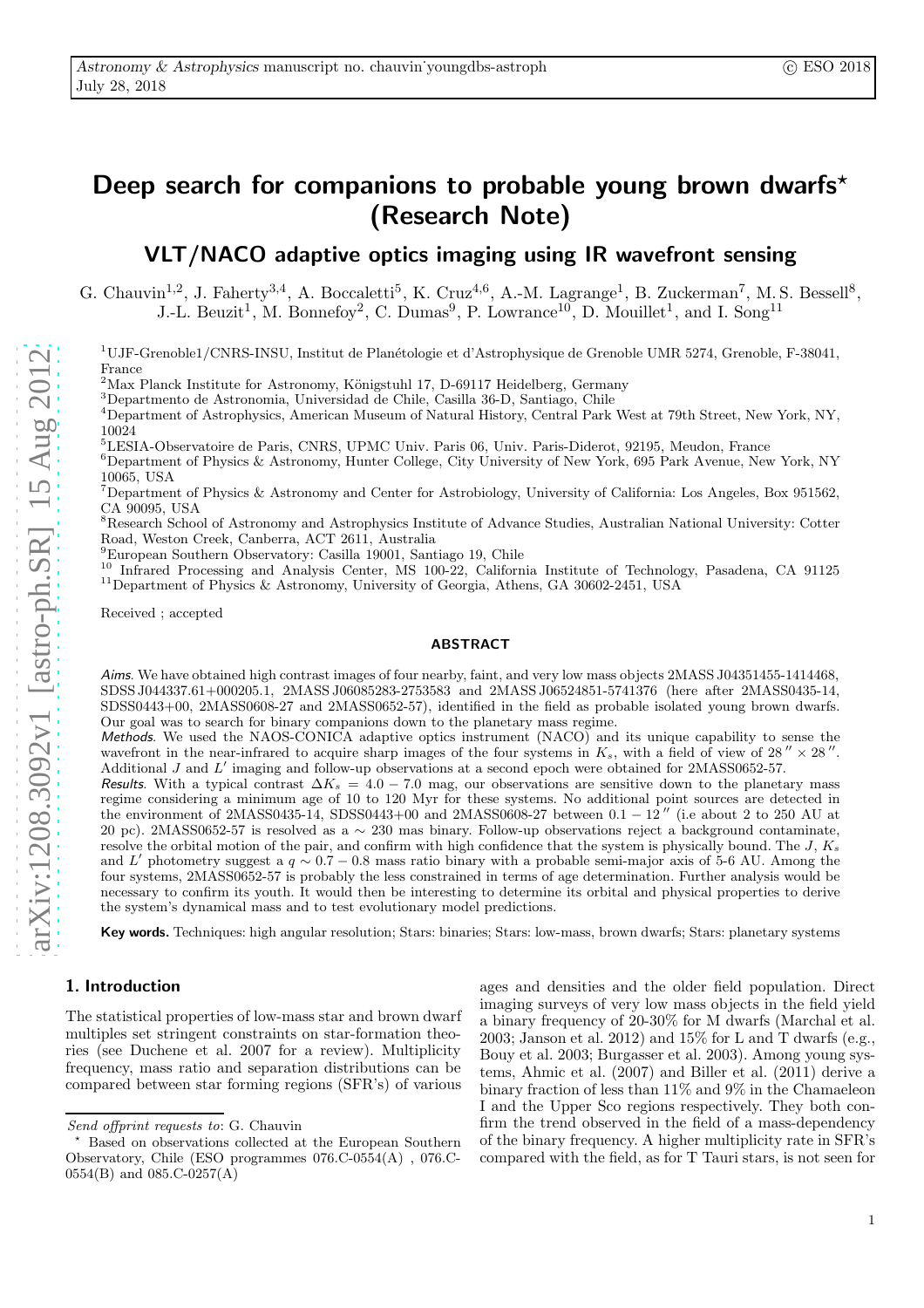Table 1. Description of the target properties

| Name                                                          | $\alpha$<br>[J2000]                                  | [J2000]                                              | $({\rm mas}/{\rm yr})$                                  | $\mu_s^a$<br>(max/vr)                                         | $_{\rm Vrad}$<br>(km/s) | SpT                                                     | $d^a$<br>(pc)                                                                   | (mag)                            | (mag)                           | $\operatorname{Ref.}^b$       |
|---------------------------------------------------------------|------------------------------------------------------|------------------------------------------------------|---------------------------------------------------------|---------------------------------------------------------------|-------------------------|---------------------------------------------------------|---------------------------------------------------------------------------------|----------------------------------|---------------------------------|-------------------------------|
| 2MASS0435-14<br>$SDSS0443+00$<br>2MASS0608-27<br>2MASS0652-57 | 04 35 14.6<br>04 43 37.6<br>06 08 52.8<br>06 52 48.5 | $-14$ 14 47<br>$+000205$<br>$-275358$<br>$-57$ 41 38 | $9 + 14$<br>$28 + 14$<br>$8.9 \pm 3.5$<br>$0.1 \pm 3.4$ | $16 + 14$<br>$-99 \pm 14$<br>$10.7 \pm 3.5$<br>$29.2 \pm 3.3$ | $24 + 1$                | $M6\delta+1$<br>$M9\gamma$<br>$M8.5\gamma$<br>$M8\beta$ | $8.6 \pm 1.0$<br>$16.2 \pm 2.1$<br>$31.2^{+4.0}_{-3.2}$<br>$31.9^{+3.7}_{-2.9}$ | 11.88<br>12.51<br>13.59<br>13.63 | 9.95<br>11.22<br>12.37<br>12.45 | 1, 2, 3, 4<br>1, 5, 6<br>6, 7 |

<sup>a</sup> Distances derived from spectrophotometry with  $M_J$  estimated from the spectral type/M<sub>J</sub> calibration from Cruz et al. (2003) for 2MASS0435-14 and SDSS0443+00. Proper motion and parallax measurements from Faherty et al. (2012) for 2MASS0608-27 and 2MASS0652-57

<sup>b</sup> References: (1) Cruz et al. 2003, AJ, 126, 2421, (2) Cruz et al. 2007, AJ, 133, 43, (3) Reid et al. 2008, 136, 1290, (4) Reiner & Basri 2009, AJ, 705, 1416, (5) Rice et al. 2010, ApJ, 715, 165, (6) Faherty et al. (2012) and (7) Reid et al. (2008)

young late-type M dwarfs. However the multiplicity properties are likely to be different as evidenced by the discovery of a population of wide  $(> 15 \text{ AU})$  brown dwarf binaries in young, nearby clusters (Chauvin et al. 2004; Jayawardhana & Ivanov 2006; Béjar et al. 2008; Todorov et al. 2010). Individual, young, and tight binaries are particularly important for a direct determination of the dynamical mass to calibrate theoretical masses derived from evolutionary models (Mathieu et al. 2007; Bonnefoy et al. 2009).

For very low mass binaries with high mass ratio, the mass of the binary companion can enter the planetary mass regime. The origin of such a population of planetary mass companions (PMCs) can be hard to infer as the stellar and planetary formation mechanisms probably overlap. From radial velocity surveys, the observed frequency of giant planets around M dwarfs at small separation  $(< 3$  AU) is relatively small  $(f < 1-2\%$ ; Bonfils et al. 2011) compared with solar-type stars ( $f < 6 - 9$ %; Udry & Santos 2007) and could indicate a mass dependency of the core accretion mechanism efficiency to form giant planets. At larger separations, the situation is less clear. We may expect that alternative mechanisms to core accretion such as cloud or disk fragmentation may form a population of planetary mass companions such as 2M1207 b (Chauvin et al. 2004). Consequently, despite the fact that most exoplanet imaging surveys are now biased towards young, intermediate mass stars, the search for PMCs around low-mass stars and brown dwarfs remains important to understand how planetary formation evolves with the stellar mass and the distance to the star (Delorme et al. 2012).

In the course of our deep imaging survey of 88 young, nearby stars with NACO at VLT (Chauvin et al. 2010), an additional sub-sample of four probable intermediate-young brown dwarfs were observed taking advantage of the infrared (IR) wavefront sensing system of the NACO adaptive optics (AO) instrument. One is a recently confirmed member of the  $\beta$  Pictoris moving group (Rice et al. 2010) while the other 3 are low-gravity M dwarfs indicating a likely age lower than a few hundred Myr. We report, in section 2, a summary of the target properties. In section 3, we describe our observations, including the instrument setup and the atmospheric conditions. In section 4, we present the results of this imaging campaign, in terms of detection limits. We also report that 2MASS0652-57 is a  $\sim$  230 mas binary. Observations at 2 epochs enable us to resolve the



<span id="page-1-0"></span>Fig. 1. VLT/NACO image obtained of 2MASS0652-57 in  $J, K_s$  and  $L'$ -bands and SDSS0443+00, 2MASS0608-27 and 2MASS0435-14 in  $K_s$  band. 2MASS0652-57 is resolved in each band as a close visual binary. All images were normalized to their maximum intensity.

system orbital motion. Finally, we briefly discuss the status of this young binary, and of its membership to any known young moving groups.

### 2. Target Properties

2MASS0435-14, SDSS0443+00, 2MASS0652-57, and 2MASS0608-27 were selected as imaging candidates because they have spectral or photometric features indicative of youth (as described below). To date, only 2MASS0608- 27 has been confirmed as a  $\beta$  Pictoris moving group member. Their properties are summarized in Table 1. As suggested by Kirkpatrick (2005) and further discussed by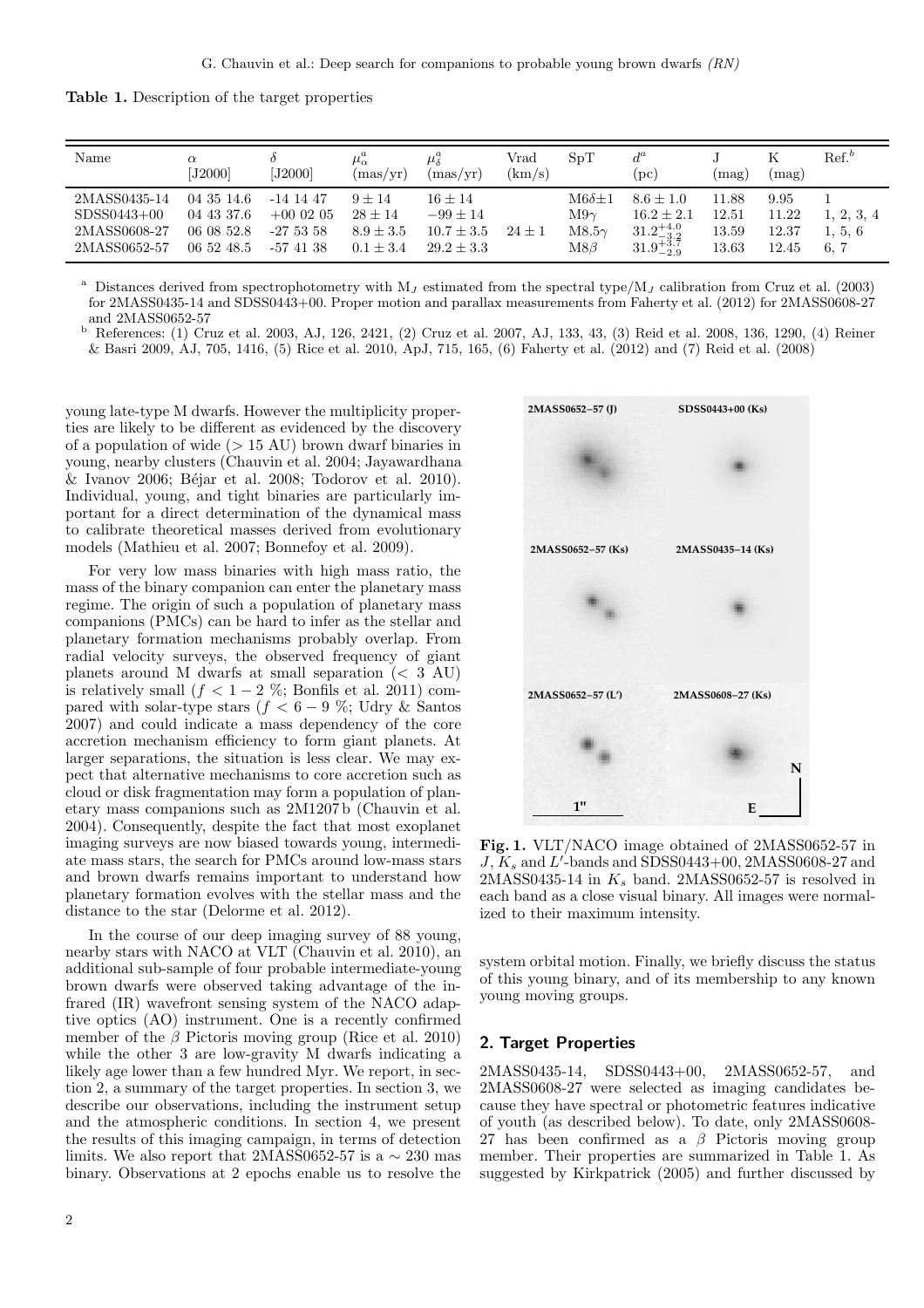Table 2. Detail of the observing parameters. DIT and NDIT are the integration time and the number of integrations, respectively.

| Name                         | UT Date                  | Filter/obs               | DIT<br>$(\rm s)$ | <b>NDIT</b>           | <b>NINT</b>          | Airmass      | Strehl<br>$(\%)$ | <i>FWHM</i><br>mas) |
|------------------------------|--------------------------|--------------------------|------------------|-----------------------|----------------------|--------------|------------------|---------------------|
| $SDSS0443+00$                | 2006-08-01<br>2006-02-27 | $K_s$ /S27<br>$K_s$ /S27 | 30.<br>60.       |                       | 11<br>3              | 1.29<br>1.27 | 10<br>5          | 94<br>130           |
| 2MASS0652-57                 | 2006-08-01               | $K_s$ /S27               | 30.              | $\overline{2}$        | $\overline{5}$       | 1.28         | 9                | 95                  |
|                              |                          | J/S27<br>/L27            | 30.<br>0.175     | $\overline{2}$<br>100 | $\overline{5}$<br>21 | 1.31<br>1.25 | $\rm < 5$<br>15  | 200<br>118          |
|                              | 2010-08-21               | $K_s$ /S27               | 30.              | $\overline{2}$        | 10                   | 1.62         | 12               | 90                  |
| 2MASS0608-27<br>2MASS0435-14 | 2006-02-27<br>2006-02-27 | $K_s$ /S27<br>$K_s$ /S27 | 60.<br>30.       | $\overline{2}$        | 10<br>20             | 1.03<br>1.12 | 5<br>10          | 130<br>95           |

Kirkpatrick et al. (2006), we indicate spectra with low gravity indicators with greek suffixes: subtle low-gravity features (Pleiades-like) are indicated with a  $\beta$ , prominent low-gravity features (TWA-like) are indicated with a  $\gamma$ , while very young (Taurus-like) objects are indicated with a  $\delta$ . An  $\alpha$  suffix is implied for normal-gravity objects. We used these guidelines to assign spectral types to these young/low-gravity M dwarfs even though the low-gravity M dwarf spectral-typing scheme has yet to be formalized.

- $-$  2MASS0435-14: This object was reported as a young object by Cruz et al. (2003; see Table 11 and Fig. 10) based on spectral features similar to young objects: weak CaH and KI doublet absorption and NaI and  $H_{\alpha}$ emission. It is flagged as a photometric and kinematic outlier in Faherty et al (2009) due to its unusual red near-infrared color and very small tangential velocity  $(v_{tan} = 1 \pm 1 \text{ km/s})$ . The low-gravity spectral features of 2MASS0435-14 are similar to those seen in members of very young regions like Taurus. Visual inspection of the 2MASS and IRAS images reveals a significant amount of extinction in the vicinity of the object and it is near the MBM 20/LDN 1642 molecular cloud. Taking reddening into account, this object's red color is likely due to this material rather than condensates present in the object's atmosphere. The spectrum most resembles CHSM1982, an M6 object in Chameleon (Luhman 2004), and thus we tentatively assign a spectral type of  $M6\delta \pm 1$ . This object warrants further investigation as it is likely a very young, very low mass object that appears to be isolated in a molecular cloud.
- $SDSS0443+00$ : Intially classified as a field, old late-M dwarf by Cruz et al. (2003), this object was re-classified by Cruz et al. (2007; see Table 8 and Fig. 5) as it displays low gravity features similar to those seen in late-M type TWA members. Its optical spectrum is similar to Roque 4, an M9 Pleiad (Zapatero Osorio et al. 1998), but seems to have a lower gravity. We therefore assign a spectra type of M9 $\gamma$ .
- 2MASS0608-27: This object was first identified by Cruz et al. (2003) as a low-gravity and young brown dwarf candidate based on enhanced spectral VO absorption, as well as weak CaH and K I doublet absorption compared with older field dwarfs. More recently, a detailed study of its near-infrared spectral features (highly peaked H-band shape, intermediate widths and depth of the gravity-sensitive KI lines) and kinematics and

space location, unambiguousy confirmed it as the latesttype non companion member of the  $\beta$  Pictoris group. Considering an age of 12 Myr and an assigned spectral type of M8.5gamma (Rice et al. 2010), the estimated mass of 15-20 MJup.

 $2MASS0652-57$ : For this system, suspicion of youth was based on a low-resolution optical spectrum that shows hints of low-gravity, including enhanced spectral VO absorption and weak Na I and CaH absorptions. The lowgravity features are similar to those seen in late-M type Pleiades members, and indeed its optical spectrum looks very similar to Roque 7, an M8-type Pleiad (Martín et al. 2000). We assign a spectra type of M8 $\beta$ .

#### 3. Observations and data reduction

On January 8th and February 27th 2006, the four brown dwarf candidates were imaged with the NACO instrument of the VLT-UT4 (see instrument description in Chauvin et al. 2010). Here we used the unique capability offered by NACO at the VLT to sense the wavefront in the nearinfrared with the N90C10 dichroic (90% of the flux transmitted to the wavefront sensor and 10% to CONICA). This mode is dedicated to the sharp imaging of very red sources  $V - K \geq 6$  (M5 or later spectral type). All sources were imaged in  $K_s$  bands (without saturation) in average seeing conditions of 0.8′′. 2MASS0652-57, which was resolved as a close binary, was also imaged in  $J$  and  $L'$ -bands. The corresponding Strehl ratios, FWHM (full width at half maximum of the diffraction limited point spread function) and other observing parameters in each band are given in the Table 2. The AO IR sensing allowed us to close the adaptive optics loop on all sources. In Fig. [1,](#page-1-0) we have reported respectively all final images.

Classical cosmetic reduction including bad pixels removal, flat-fielding, sky substraction and shift-and-add, was made with the  $Eclipse<sup>1</sup>$  $Eclipse<sup>1</sup>$  $Eclipse<sup>1</sup>$  reduction software developed by Devillar (1997). Median filtering by a kernel of  $3 \times 3$  pixels was applied to correct for remaining hot pixels. Finally, a high-pass filtering to remove spatial frequencies higher than  $3 \times FWHM$  was applied to search for fainter sources close to the target. The same reduction strategy was used for all filters. For each epoch, the calibration of the S27 mean platescale and the true north orientation was obtained using the  $\theta$  Ori C field observed with HST by McCaughrean

<span id="page-2-0"></span><sup>1</sup> http://www.eso.org/projects/aot/eclipse/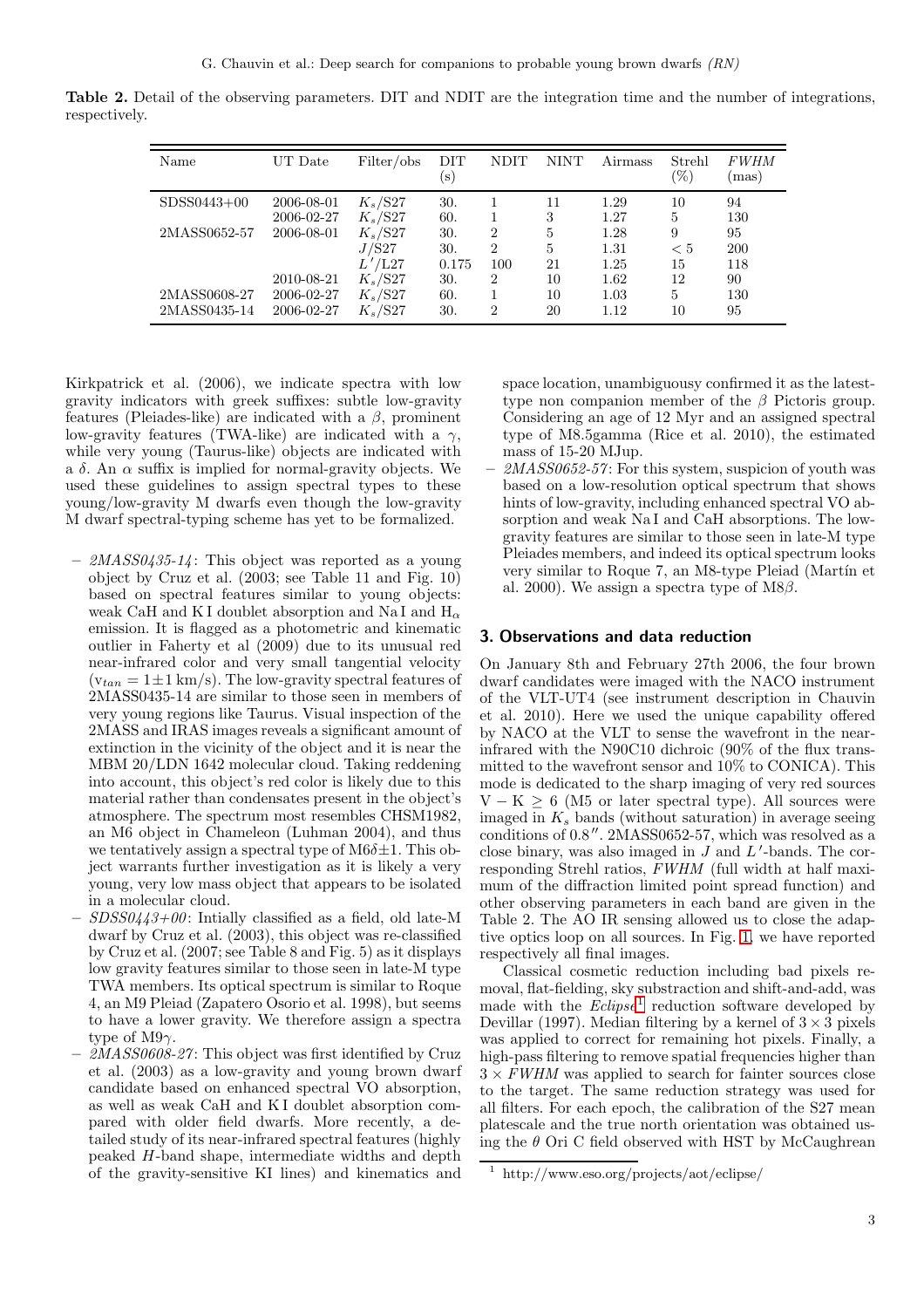Table 3. Relative photometry and astrometry of 2MASS0652-57 AB

| UT-Date                  | $\Delta$ .J   | $\Delta K_s$                   | $\Delta L'$                | separation             | ΡА                             | platescale                       | True North                      |
|--------------------------|---------------|--------------------------------|----------------------------|------------------------|--------------------------------|----------------------------------|---------------------------------|
|                          | (mag)         | $\text{mag}$                   | $\lceil \text{mag} \rceil$ | (mas)                  | $(\text{deg})$                 | (mas)                            | $(\text{deg})$                  |
| 2006-01-08<br>2010-08-21 | $0.35 + 0.20$ | $0.34 + 0.10$<br>$0.31 + 0.10$ | $0.30 + 0.10$              | $228 + 6$<br>$222 + 7$ | $233.1 + 1.7$<br>$224.1 + 1.8$ | $27.02 + 0.06$<br>$27.02 + 0.05$ | $0.12 \pm 0.13$<br>$0.0 + 0.10$ |

& Stauffer (1994). The same set of stars (TCC058, 057, 054, 034 and 026) were observed with the same observing set-up to avoid introducing any systematic errors (see Table 5 of Chauvin et al. 2010, and Table 2 of Chauvin et al. 2012).

### 4. Results

#### 4.1. Detection Limits

For each brown dwarf candidate, the  $5\sigma$  detection limit was estimated based on the noise calculated within azimuthal rings of increasing radii centered on the source itself. The noise curve was then divided by the primary star maximum flux. The results are reported for the  $K_s$ -band filters in Fig.  $2$ ,  $(Top)$ . The detection performances vary as a function of both the AO correction (related to the target near-IR brightness and the atmospheric conditions) and the total observing time spent per target to lower the background noise (see Table 2).

Owing to the challenge of observing faint near-IR targets with NACO, the typical angular resolution achieved was about 95 mas, larger than the diffration limit of the telescope in  $K_s$  as the typical Strehl correction was lower than 20%. The presence of close companions was therefore probed between  $0.1 - 10''$  (i.e  $2 - 250$  AU for a distance of 20 pc). Based on the DUSTY theoretical models of Chabrier et al. (2000), the detection limits were converted in terms of masses considering both the target near-IR brightness and distance (reported in Table 2) and the ages of 10 and 120 Myr, respectively (see Fig. [2,](#page-3-0) Bottom). They are sensitive down to the planetary mass regime for these ages, but will be degraded to the brown dwarf regime for older ages up to 500 Myr. Our best detection limit reaches  $2.5 M_{Jup}$ at 3 AU for 10 Myr. The young brown dwarf candidate SDSS0443+00 was observed by Delorme et al. (2012) with NACO in L' in December 2009 with deeper detection limits at larger separation (see Fig. 6 of Delorme et al. 2012), but no faint companions were resolved.

#### 4.2. 2MASS0652-57, a young brown dwarf binary?

Among the four young brown dwarf candidates, we discovered that MASS0652-57 was a ∼ 230 mas visual pair. Both components were resolved in  $K_s$ , but also in J and L'-bands (see Fig. 1). The relative position and photometry between both components were estimated using a classical function fitting (gaussian and moffat) in all filters for each individual components. The deconvolution algorithm of Véran  $\&$ Rigaut (1998) was applied to check the impact of the companion flux contamination. The reported uncertainties are dominated by the dispersion of our results estimated from different image set and related to the fluctuation of the AO correction. The results are given in Table 3. The astrometric results are shown in Fig. 3.



<span id="page-3-0"></span>Fig. 2. Top: VLT/NACO detection limits in  $K_s$ -band of 2MASS0652-57, SDSS0443+00, 2MASS0608-27 and 2MASS0435-14, given here up to 10′′ . Bottom: Detection limits converted in terms of predicted masses as a function of the projected physical separations considering both the DUSTY theoretical model predictions for ages of 10 and 120 Myr and the target properties reported in Table 1. For 2MASS0608-27 probable member of the  $\beta$  Pictoris group, only the age of 10 Myr is given. For 2MASS0652-57, part of the image with the binary companion was masked for the detection limit determination.

Considering the parallactic and proper motion of 2MASS0652-57 and given the large time span between our observing epochs (4.5 yrs), we can easily reject a stationary background contaminate. We used a  $\chi^2$  probability test of  $2 \times N_{\text{epochs}}$  degrees of freedom following the approach described by Chauvin et al. (2010). We find a probability that the secondary component is a background source lower than